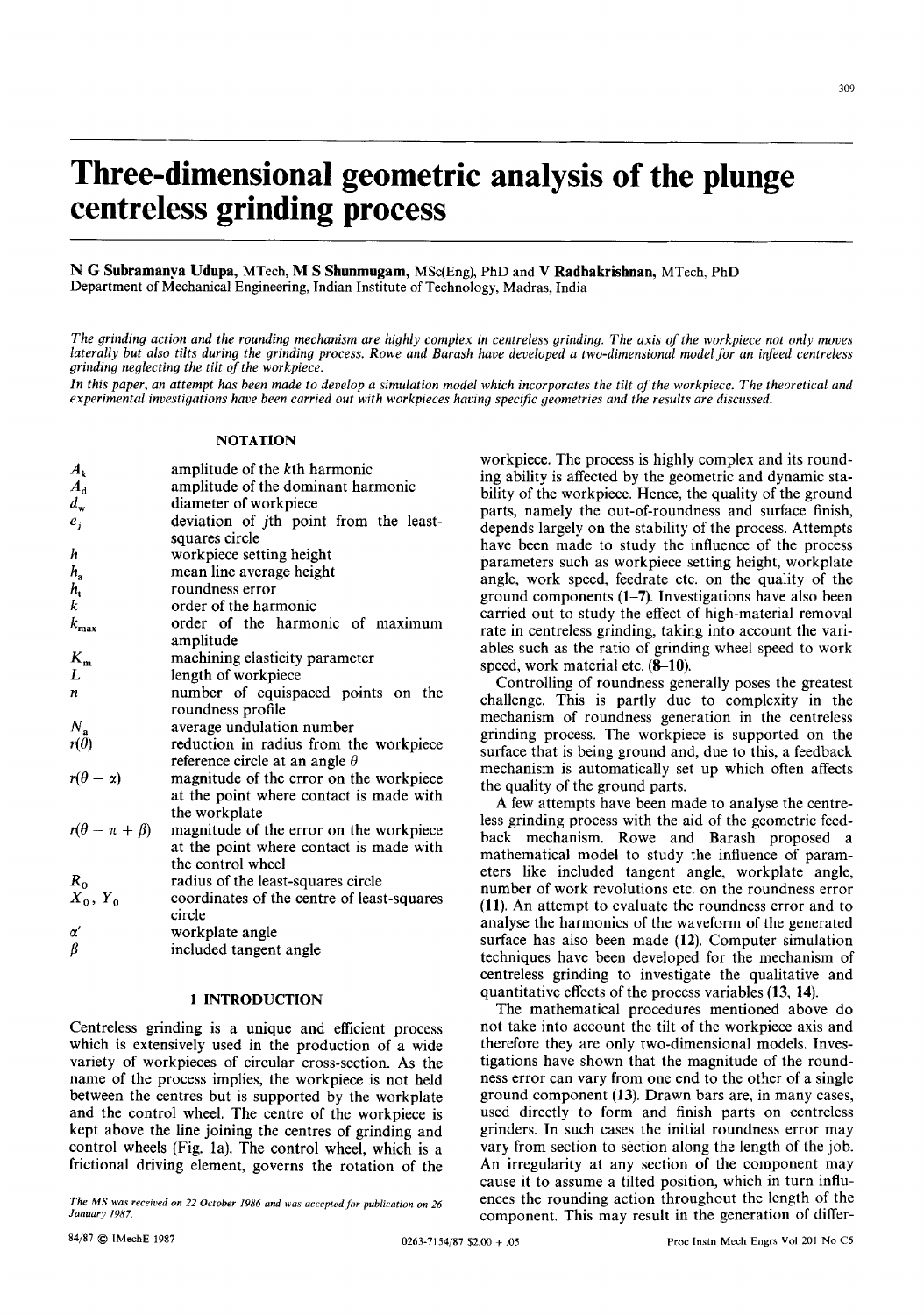

**(a) Lateral movement in the transverse plane** 



(h) **Tilt in the longitudinal direction** 

**Fig. 1** Determination of the workpiece movement in centreless grinding

ent circumferential profiles along the component's length. Hence, there is a need to simulate the centreless grinding, incorporating the effect of tilt, as a threedimensional model.

This paper deals with a three-dimensional model developed to simulate the centreless grinding process. The roundness error predicted from the threedimensional model is compared not only with those obtained from a two-dimensional model but also with the experimental results. Further, harmonic analysis of the theoretical and experimental roundness profiles is carried out to bring out the effectiveness of the threedimensional simulation of the centreless grinding process. The results of theoretical and experimental investigations carried **out** in this connection are included in the paper.

#### **2 SIMULATION OF CENTRELESS GRINDING PROCESS**

### **2.1 Two-dimensional model**

The two-dimensional approach attempted by several investigators **is** based on the equation of constraint **(11, 14).** This equation quantifies the instantaneous change in the depth **of** cut due to workpiece displacements,

which in turn occur due to radial deviations on the profile of the workpiece at the workplate and the control wheel.

The simulation of the centreless grinding process used here is based on a two-dimensional model proposed by Rowe and Barash **(11).** The geometrical details of the model for the case of infeed are shown in Fig. 1a. The true reduction in radius  $r(\theta)$  of the workpiece in terms of which in rule occur due to faddal deviations on the<br>profile of the workpiece at the workplate and the<br>control wheel.<br>The simulation of the centreless grinding process used<br>here is based on a two-dimensional model proposed the infeed  $X(\theta)$  is given by

\n The given 
$$
\alpha
$$
 is the total deviations on the  $\alpha$  is the  $\alpha$  of the  $\alpha$  is the  $\alpha$  of the  $\alpha$  is the  $\alpha$  of the  $\alpha$  is the  $\alpha$  of the  $\alpha$  is the  $\alpha$  of the  $\alpha$  is the  $\alpha$  of the  $\alpha$  is the  $\alpha$  of the  $\alpha$  is the  $\alpha$  of the  $\alpha$  of the  $\alpha$  of the  $\alpha$  of the  $\alpha$  of the  $\alpha$  of the  $\alpha$  of the  $\alpha$  of the  $\alpha$  of the  $\alpha$  of the  $\alpha$  of the  $\alpha$  of the  $\alpha$  of the  $\alpha$  of the  $\alpha$  of the  $\alpha$  of the  $\alpha$  of the  $\alpha$  of the  $\alpha$  of the  $\alpha$  of the  $\alpha$  of the  $\alpha$  of the  $\alpha$  of the  $\alpha$  of the  $\alpha$  of the  $\alpha$  of the  $\alpha$  of the  $\alpha$  of the  $\alpha$  of the  $\alpha$  of the  $\alpha$  of the  $\alpha$  of the  $\alpha$  of the  $\alpha$  of the  $\alpha$  of the  $\alpha$  of the  $\alpha$  of the  $\alpha$  of the  $\alpha$  of the  $\alpha$  of the  $\alpha$  of the  $\alpha$  of the  $\alpha$  of the  $\alpha$  of the  $\alpha$  of the  $\alpha$  of the  $\alpha$  of the  $\alpha$  of the  $\alpha$  of the  $\alpha$  of the  $\alpha$  of the  $\alpha$  of the  $\alpha$  of the  $\alpha$  of the  $\alpha$  of the  $\alpha$  of the  $\alpha$  of the  $\alpha$  of the  $\alpha$  of the  $\alpha$  of the  $\alpha$  of the  $\alpha$  of the  $\alpha$  of the  $\alpha$  of the  $\alpha$  of the  $\alpha$  of the  $\alpha$  of the  $\alpha$  of

where

tangent angle

$$
= \sin^{-1}\!\left(\frac{2h}{d_{\rm s} + d_{\rm w}}\right) + \sin^{-1}\!\left(\frac{2h}{d_{\rm c} + d_{\rm w}}\right) \tag{2}
$$

$$
\alpha = \frac{\pi}{2} - (\alpha' + \nu \beta) \tag{3}
$$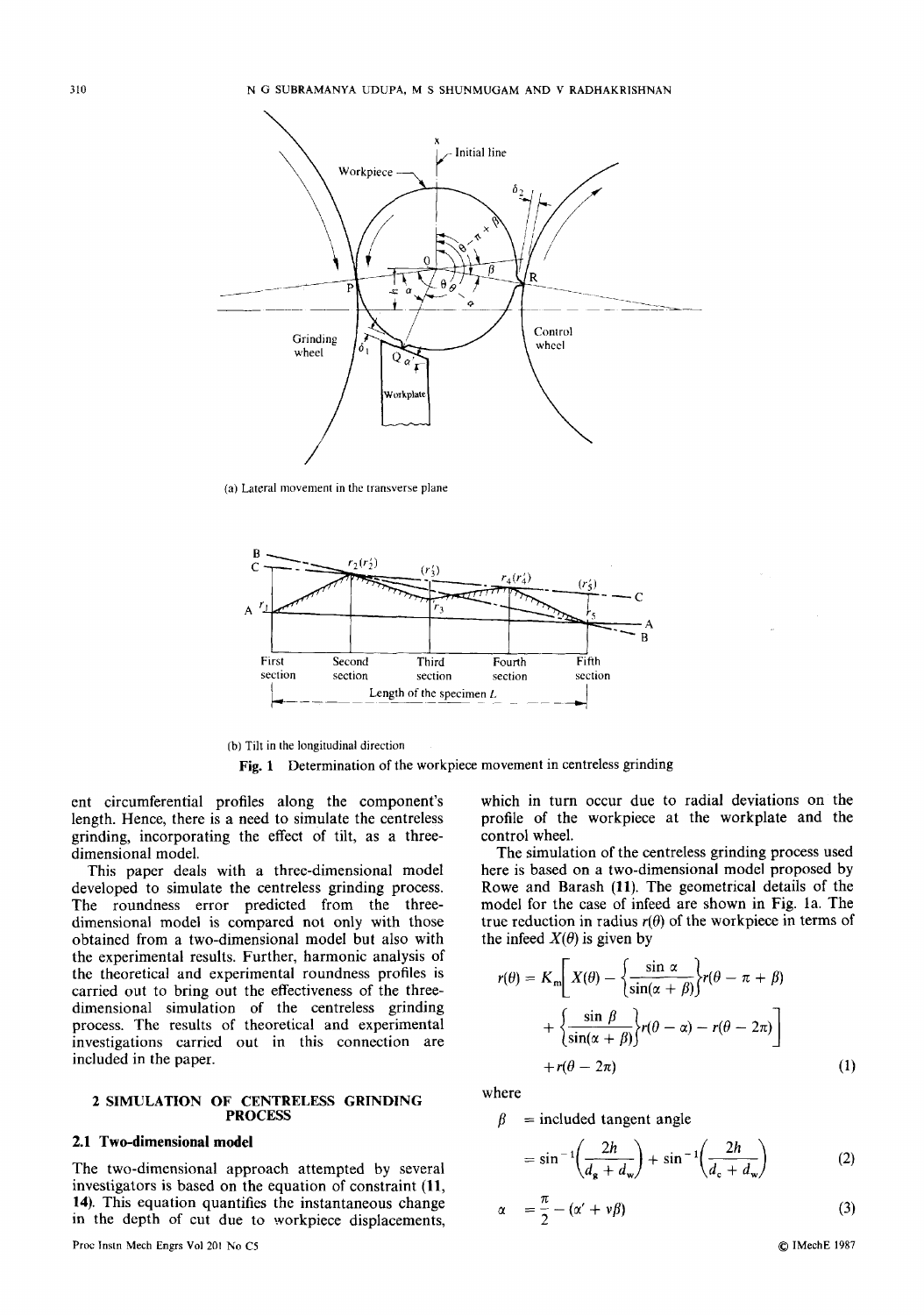### $\alpha'$  = workplate angle

$$
v = \frac{1}{1 + (d_{\mathbf{g}} + d_{\mathbf{w}})/(d_{\mathbf{c}} + d_{\mathbf{w}})}
$$
(4)

- $d_{g}$  = diameter of grinding
- $d<sub>c</sub>$  = diameter of control wheel
- $d_w$  = diameter of workpiece
- $h$  = workpiece setting height
- $K_m$  = machining elasticity parameter

In the simulation, the workpiece was divided into **360**  equispaced radii. The magnitude of these radii at any given instant defined the shape of the workpiece. Next, the workpiece was rotated in steps of one degree. For each incremental movement, the values of  $r(\theta - \alpha)$  and  $r(\theta - \pi + \beta)$  which represented  $\delta_1$  and  $\delta_2$  were modified to account for the interference at the workplate and the control wheel respectively. The apparent depth of cut, given by the terms within parentheses of equation (1) could be negative in some circumstances. This amounted to replacing metal onto workpiece. In such a situation, no grinding could take place and  $r(\theta)$  was replaced by  $r(\theta - 2\pi)$ . The workpiece material interfering with the grinding wheel surface was also identified and removed. An additional term incorporating the workpiece vibration with a specified amplitude can be added to equation **(1).** In the present investigation, this has not been incorporated as the main aim of the work is to study the geometric simulation of the process. The 360 values of  $r(\theta)$  computed at the end of the first revolution were the input to the second revolution and provided the geometric feedback for the second revolution. 360 values of  $r(\theta)$  computed at the end of a specified number of work revolutions defined the shape of the predicted roundness profile of the centreless ground component.

#### **2.2 Three-dimensional model**

The two-dimensional model described in Section 2.1 has certain limitations. For example, the two-dimensional model considers only the profile in the transverse section of the workpiece and an assumption is made that there is no variation in the longitudinal direction. However, a change in the longitudinal profile may have considerable influence on the generated profiles along the length of the workpiece. This limitation of the twodimensional model can be overcome by going in for a three-dimensional model.

In this connection, it is to be mentioned that the irregularities on the workpiece profile before grinding may vary from a few micrometres to nearly a hundred micrometres. Measurements carried out on drawn bars, which are used directly in centreless grinding, showed humplike variations of height varying from a few to 80 micrometres. In addition, the initial shape of the profile was different from section to section with humps being distributed in a random manner throughout the length. Hence, the presence of such irregularities at different sections of the workpiece causes its axis to tilt during grinding. The effect of such tilting can be incorporated in the simulation only by going in for a threedimensional model.

where **zy** and the centreless of the centreless are all the simulation of the centreless grinding process using the three-dimensional model for the case of infeed (4) is shown in the flow diagram (Fig. 2).<br>The initial shap The simulation of the centreless grinding process using the three-dimensional model for the case of infeed is shown in the flow diagram (Fig. 2).

**1**<br> **1 (d) 1 (d) 1 (d) (d) (d) (d) (d) (d) (d) (d) (d) (d) (d) (d) (d) (d) (d) (d) (d) (d) (d) (d) (d) (d) (d) (d) (d) (d) (d) (d) (d) (d) (d) (d)** The initial shape of the cylindrical workpiece is defined by dividing the axis into a certain number of equispaced sections and dividing the profile at each section into **360** equispaced radii. For an incremental section into 360 equispaced radii. For an incremental rotation of the workpicce, the values  $r_i(\theta - \alpha)$  and



process : three-dimensional model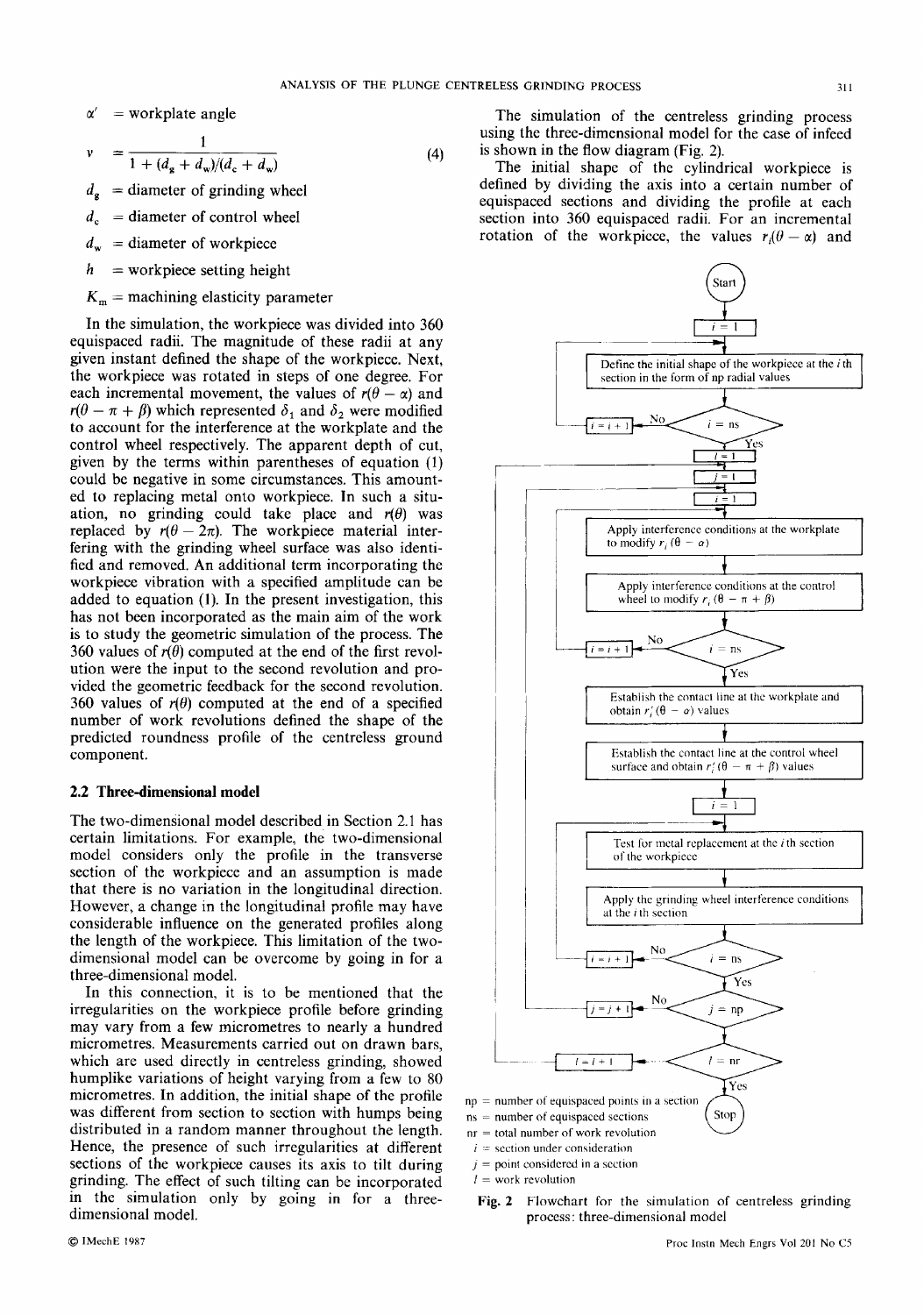<sup>312</sup><br>
<sup>312</sup><br>
<sup>312</sup><br>
<sup>312</sup><br>
<sup>312</sup><br>
<sup>312</sup><br>
<sup>312</sup><br>
<sup>312</sup><br>
<sup>312</sup><br>
<sup>312</sup><br>
<sup>312</sup><br>
<sup>312</sup><br>
<sup>312</sup><br>
<sup>312</sup><br> *P<sub>i</sub>*( $\theta - \pi + \beta$ ) at the *i*th section are modified as explained deviations of the roundness profile are calculated using<br> in Section **2.1,** to take into account the interference at the workplate and the control wheel respectively. From neous line of contact of the workpiece with the work-<br>plate. Similarly,  $r_i(\theta - \pi + \beta)$  values decide the values are computed. These values decide the instantaneous line of contact of the workpiece with the workinstantaneous contact line of the workpiece with the the workplate and the control wheel respectively. From<br>one end to the other end of the workpiece,  $r_i(\theta - \alpha)$ control wheel. The contact lines determine the tilted position of the workpiece.

The contact lines are established so as to fulfil the following conditions :

- 1. The contact line has to pass through two points.
- 2. Being a crest line, it should not intersect the profile, that is all the deviations are either zero or negative with respect to the contact line.
- **3.** The points of contact are well separated, as this condition corresponds to a stable position of the workpiece.

For example, let **us** consider the case shown in Fig. lb. To establish the contact line, a trial line AA is passed through the end points  $r_1$  and  $r_5$ . This line intersects  $r_2$  and  $r_4$  and condition 2 is contradicted. Now  $r_2$ has maximum positive deviation. So  $r_1$  is replaced by  $r_2$ which is on the same side so as to satisfy the condition **3**  mentioned above and a new line BB passing through  $r<sub>2</sub>$ and  $r_5$  is established. With reference to this line, only  $r_4$ has positive deviation. Hence,  $r_5$  is replaced by  $r_4$  and the next line CC is passed through  $r_2$  and  $r_4$ . In the above case, since deviations at all the five sections are zero or less than zero, CC represents the instantaneous tilted position of the axis. Otherwise, this procedure is repeated until all the deviations are either negative or zero. If the maximum positive deviation occurs at the midpoint, then the minimum tilt condition is used to select the contact line. passed through the end points r, and r, This line inter-<br>sects r, and r, and condition 2 is contradicted. Now r,<br>the mean ince average height of the roundness profile is<br>which is on the same side so as to satisfy the cond

After establishing the instantaneous tilted position of the axis of the workpiece, the radial values at the *i*th section are modified to  $r'_{\theta}(\theta - \alpha)$  and  $r'_{\theta}(\theta - \pi + \beta)$  so that they all lie on the respective contact lines. Also, the metal replacement condition and the grinding wheel interference restrictions are applied as in the case of the two-dimensional model.

The true reduction in radius  $r_i(\theta)$  of the workpiece at the ith section is given by

$$
r_i(\theta) = K_m \left[ X(\theta) - \left\{ \frac{\sin \alpha}{\sin(\alpha + \beta)} \right\} r'_i(\theta - \pi + \beta)
$$
  
+ 
$$
\left\{ \frac{\sin \beta}{\sin(\alpha + \beta)} \right\} r'_i(\theta - \alpha) - r_i(\theta - 2\pi)
$$
  
+ 
$$
r_i(\theta - 2\pi)
$$
 (5)

**A** FORTRAN program was developed to carry out the two- and three-dimensional simulations of the centreless grinding process, incorporating the interference restrictions, metal replacement and other conditions.

#### **3 ROUNDNESS PROFILE ANALYSIS**

The out-of-roundness and the mean line average height of the roundness profile are computed with reference to the least-squares circle. For this purpose, the radial

S SHUNMUGAM AND V RADHAKRISHNAN<br>
addeviations of the roundness profile are calculated using<br>
the linearized relation (15)<br>
(a)<br>  $e(\theta_j) = r(\theta_j) - (R_0 + X_0 \cos \theta_j + Y_0 \sin \theta_j)$  (6)<br>
where<br>
the subset of  $\sum_{i} r(\theta_i) \cos \theta_i$ deviations of the roundness profile are calculated using<br>the linearized relation (15) INGAM AND V RADHAKRISHNAN<br>deviations of the roundness profile are calculated using<br>the linearized relation (15)<br> $e(\theta_1) = r(\theta_2) - (R_2 + X_2 \cos \theta_1 + Y_2 \sin \theta_2)$  (6)

$$
e(\theta_j) = r(\theta_j) - (R_0 + X_0 \cos \theta_j + Y_0 \sin \theta_j)
$$
 (6)

where

$$
e(\theta_j) = r(\theta_j) - (R_0 + X_0 \cos \theta_j + Y_0 \sin \theta_j)
$$
(6)  
here  

$$
X_0 = 2 \frac{\sum r(\theta_j) \cos \theta_j}{n}
$$

$$
Y_0 = 2 \frac{\sum r(\theta_j) \sin \theta_j}{n}
$$

$$
R_0 = \frac{\sum r(\theta_j)}{n}
$$

are the least-squares estimates and the summation is carried out from 1 to *n* where *n* is the number of equispaced points on the profile.

The roundness error in terms of the linearized values,  $e(\theta_i)$ , is given by

$$
h_{t} = |e(\theta_{j})_{\max}| + |e(\theta_{j})_{\min}| \tag{7}
$$

The mean line average height of the roundness profile is

$$
a_{\mathbf{a}} = \frac{\sum_{i=1}^{n} |e(\theta_j)|}{n}
$$
 (8)

The roundness profile is periodic in nature and repeats itself in each revolution. In such cases, the radial deviation  $e(\theta_i)$  can be represented as a Fourier series given by

$$
e(\theta_j) = \sum_{k=1}^{\infty} a_k \cos k\theta_j + \sum_{k=1}^{\infty} b_k \sin k\theta_j
$$
  
= 
$$
\sum_{k=1}^{\infty} A_k \cos(k\theta_j - \psi_k)
$$
 (9)

where *k* represents the order of the harmonic. The Fourier coefficients  $a_k$  and  $b_k$  are given by

$$
a_k = 2 \frac{\sum e(\theta_j) \cos k\theta_j}{n}
$$
  
\n
$$
b_k = 2 \frac{\sum e(\theta_j) \sin k\theta_j}{n}
$$
  
\n
$$
A_k = (a_k^2 + b_k^2)^{1/2}
$$
  
\n
$$
\tan \psi_k = \frac{b_k}{a_k}
$$
 (10)

 $A_k$  and tan  $\psi_k$  represent the amplitude and phase of the kth harmonic respectively.

Spragg and Whitehouse suggested a parameter called the average undulation number which provides additional information about the roundness profiles **(16).**  This parameter provides a quantitative basis for specifying the openness and closeness of the roundness profile. Hence, the average undulation number is also used to compare the theoretical roundness profiles of the three-dimensional model with that of the twodimensional model and experimental roundness profiles.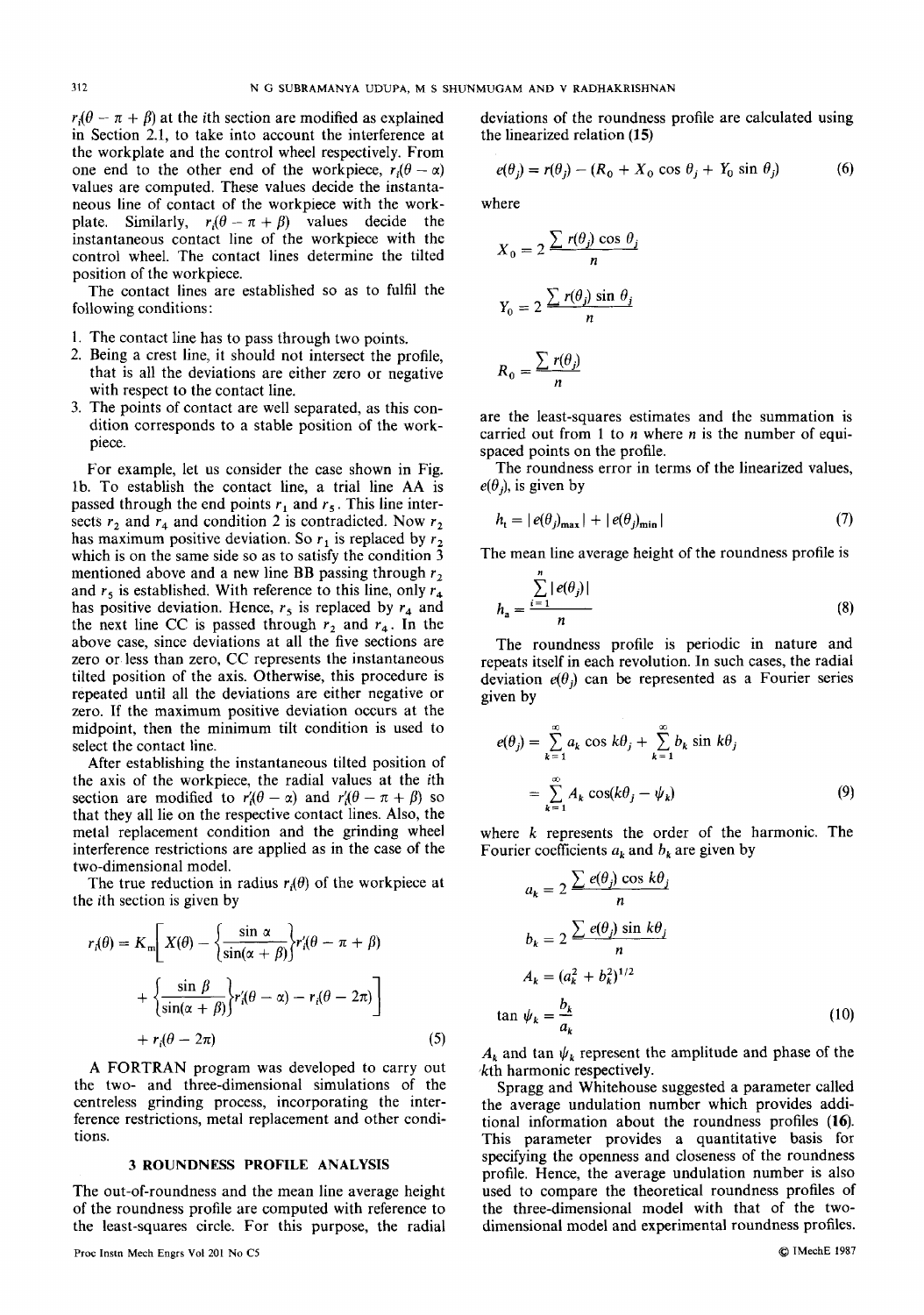The average undulation number is given by

$$
N_a = \begin{cases} \sum_{k=1}^{m} k^2 (a_k^2 + b_k^2) \\ \sum_{k=1}^{m} (a_k^2 + b_k^2) \end{cases}
$$
 (11)

where m represents and is taken as

#### **4 RESULTS**

Simulation procedures for two- and three-dimensional models explained in Section 2 hold good for any irregular initial shape of the workpiece. To bring out clearly the influence of tilting of the workpiece axis on the roundness error, simulation has been carried out on the workpieces having specific geometries as explained below.

Two- and three-dimensional simulation of the infeed grinding was carried out on a specimen with humps. The specimen selected as the humplike variation is a frequently encountered irregularity on drawn bars that in many cases go directly to centreless grinders.

The details of cylindrical workpieces with local hump/humps used in the simulation of the threedimensional model and the equivalent workpieces with longitudinal hump/humps used in the two-dimensional model are given below:

- 1. Workpiece with one local hump at the front end and the equivalent workpiece with one longitudinal hump (Fig. 3a).
- 2. Workpiece with three local humps, one situated at the front end, the second at the middle section and the third at the rear end. The humps are at  $120^\circ$  to each other and the equivalent two-dimensional workpiece with three longitudinal humps at 120" are shown in Fig. 3b.



(i) Longitudinal hump

**(it)** Local hump at **first** section

(a) Workpiece with one hump





(i) Longitudinal humps **at 120" (ii)** Local humps, one each

at first, third and fifth sections

**(b)** Workpiece **with** three humps

**Fig. 3** Geometry of the workpieces used in simulation studies:  $d_w = 30$  mm,  $H = 40 \mu m$ ,  $L = 60$  mm

Q **IMecbE <sup>1981</sup>**

ANALYSIS OF THE PLUNGE CENTRELESS GRINDING PROCESS 313<br>
undulation number is given by *A* continuous uniform infeed of 1  $\mu$ m per revolution<br>
of the workpiece was used in the simulation. The work-<br>
piece was allowed to Frame is given by<br>
of the workpiece was used in the simulation. The work-<br>
piece was allowed to complete 60 revolutions under<br>
uniform infeed conditions and then the conditions were<br>
held constant for 20 sparking-out revol A continuous uniform infeed of 1  $\mu$ m per revolution of the workpiece was used in the simulation. The workpiece was allowed to complete 60 revolutions under uniform infeed conditions and then the conditions were held constant for 20 sparking-out revolutions.

**Example 1.1** *ANALYSIS OF THE PLUNGE CENTRELESS GRINDING PROCESS***<br>
e undulation number is given by<br>**  $\left[\frac{k^2(a_k^2 + b_k^2)}{a_k^2 + b_k^2}\right]_{1/2}$ **<br>**  $\left[\frac{m}{2}(a_k^2 + b_k^2)\right]_{1/2}$ **<br>**  $\left[\frac{m}{2}(a_k^2 + b_k^2)\right]_{1/2}$ **<br> \left[\frac{m}{2}(a\_k^2 + b\_k^2)\** ( $\frac{a_k^2 + b_k^2}{b_{k^2}^2 + b_k^2}$ )<br>  $\frac{b_k^2 + b_k^2}{c_k^2 + b_k^2}$  (11) inform infeed conditions and then the conditions were<br>  $\frac{b_k^2 + b_k^2}{c_k^2 + b_k^2}$  (11) inform infeed conditions and then the conditions were<br>
sents the maximu Figure 4a shows the variation of the roundness error for the case of the workpiece with one hump as the grinding progresses for two- and three-dimensional models. In the case of the two-dimensional model, the roundness error reduces from 40  $\mu$ m to about 3.85  $\mu$ m in 80 work revolutions. The hump on the specimen causes the workpiece to move away from the grinding wheel surface when it comes in contact with the workplate. Similarly, any irregularity that comes in contact with the control wheel causes the workpiece to move towards the grinding wheel surface (Fig. la). These movements in the transverse plane result in the variation of the instantaneous depth of cut and affect the generated profile.

In the case of the three-dimensional model, the roundness error gradually decreases from 40 to 1.81  $\mu$ m at the first section, that is at the section where the local hump is situated. At all other sections, namely the second to the fifth, where the initial roundness error is zero, the roundness error builds up during the first 20 revolutions  $[Fig. 4a(i)]$ . This is due to instantaneous tilting of the axis of the specimen in the grinding zone due to irregularity in the first section. The rate of building up of the roundness error is lowest at the fifth section and highest at the second section as they are farthest and nearest to the first section respectively. At the second to the fifth sections, where the initial roundness error was zero, the roundness error builds up to a sufficiently high value. Hence, after about 20 work revolutions, the instantaneous line of contact of the workpiece with either the workplate or the control wheel is influenced by the irregular profiles at these sections also. Ultimately, at the end of sparking the generated surface becomes smoother and more circular than the one produced by the two-dimensional model. From Table 1 it is seen that the roundness error predicted by the three-dimensional model is about 47 per cent of that predicted by the two-dimensional model.

The harmonic spectra of the roundness profiles shown in Fig. 4a(ii) bring out clearly the difference between the two- and three-dimensional models. In both the cases, the twentieth harmonic is the most dominant. This is mainly due to the set-up variables. However the magnitude of the twentieth harmonic based on the three-dimensional model is about 48 per cent lower than that of the two-dimensional model (Table 1). From the harmonic spectra, it is seen that harmonics such as the third, fifth, eighteenth etc., which are prominent in the two-dimensional case, are also prominent in the spectrum of the three-dimensional model, but their amplitudes are lower in the threedimensional case. This reveals that the profiles generated by the three-dimensional model are smoother than those of the two-dimensional case.

The effect of work revolutions on the roundness error for the case of the workpiece with three local humps is shown in Fig. 4b(i). In the case of the two-dimensional model, the roundness error gradually decreases from 40 to about 6.0  $\mu$ m. In the case of the three-dimensional model the roundness error reduces gradually from 40 to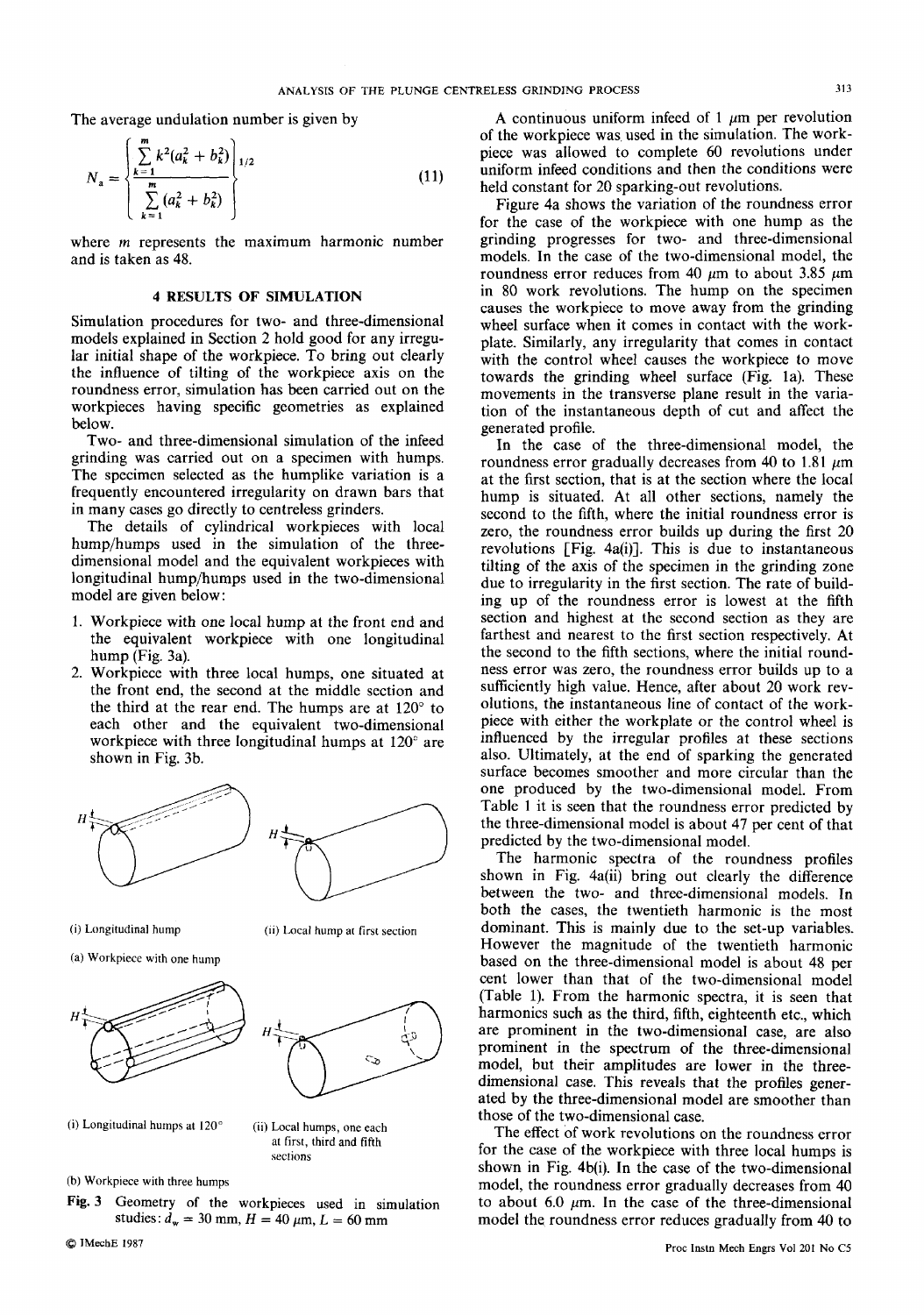

**Fig. 4** Comparison of two- and three-dimensional models

4.72  $\mu$ m at the first, third and fifth sections, where the initial circularity error was  $40 \mu m$ . At the second and fourth sections where the initial shape was perfectly circular, the out-of-roundness builds up in the initial stage and then gradually reduces. The roundness error predicted by the three-dimensional model is about 78 per cent of that obtained by the two-dimensional model (Table 2). From the harmonic spectra [Fig. 4b(ii)] of the simulated roundness profiles, it is seen that the eighteenth harmonic **is** the most dominant in both the twoand three-dimensional analyses.

From the above it is seen that, for the same set-up geometry, the workpiece with one hump resulted in 20 lobes and the workpiece with three humps produced 18 about **38** and 75 per cent of those corresponding to the workpiece with three local humps (Tables 1 and 2). Hence, as the number of humps increases, the amplitude of the dominant harmonic and the roundness error also increase.

Figure 5a to d shows the influence of the included tangent angle on the roundness error, mean line average height, amplitude of the dominant harmonic and the average undulation number for the case of the workpiece with one hump. It is seen that for  $K_m = 0.08$ ,  $h_t$ reaches a minimum at  $\beta = 8^\circ$ , whereas for  $K_m = 0.3$ ,  $h_t$ reaches a minimum at  $\beta = 6^\circ$ . In the case of the threedimensional model, other parameters of the roundness

**Table 1** Theoretical results for workpiece with one hump

Number of work revolutions = **80** 

|                                                | Number of work revolutions $= 80$<br>Initial roundness error $=$ 40 $\mu$ m                                                       |
|------------------------------------------------|-----------------------------------------------------------------------------------------------------------------------------------|
|                                                | Three-dimensional model                                                                                                           |
| Parameters<br>model                            | <u> Alexandria de la contrada de la contrada de la contrada de la contrada de la contrada de la contrada de la co</u><br>Sections |
| $h_i(\mu m)$<br>$h_s(\mu m)$<br>$A_{d}(\mu m)$ | 3.854 1.813 1.853 1.873 1.891 1.909 0.670 0.316 0.317 0.317 0.371 0.318<br>$0.396$ $0.398$ $0.399$ $0.399$ $0.399$<br>າາ ດ        |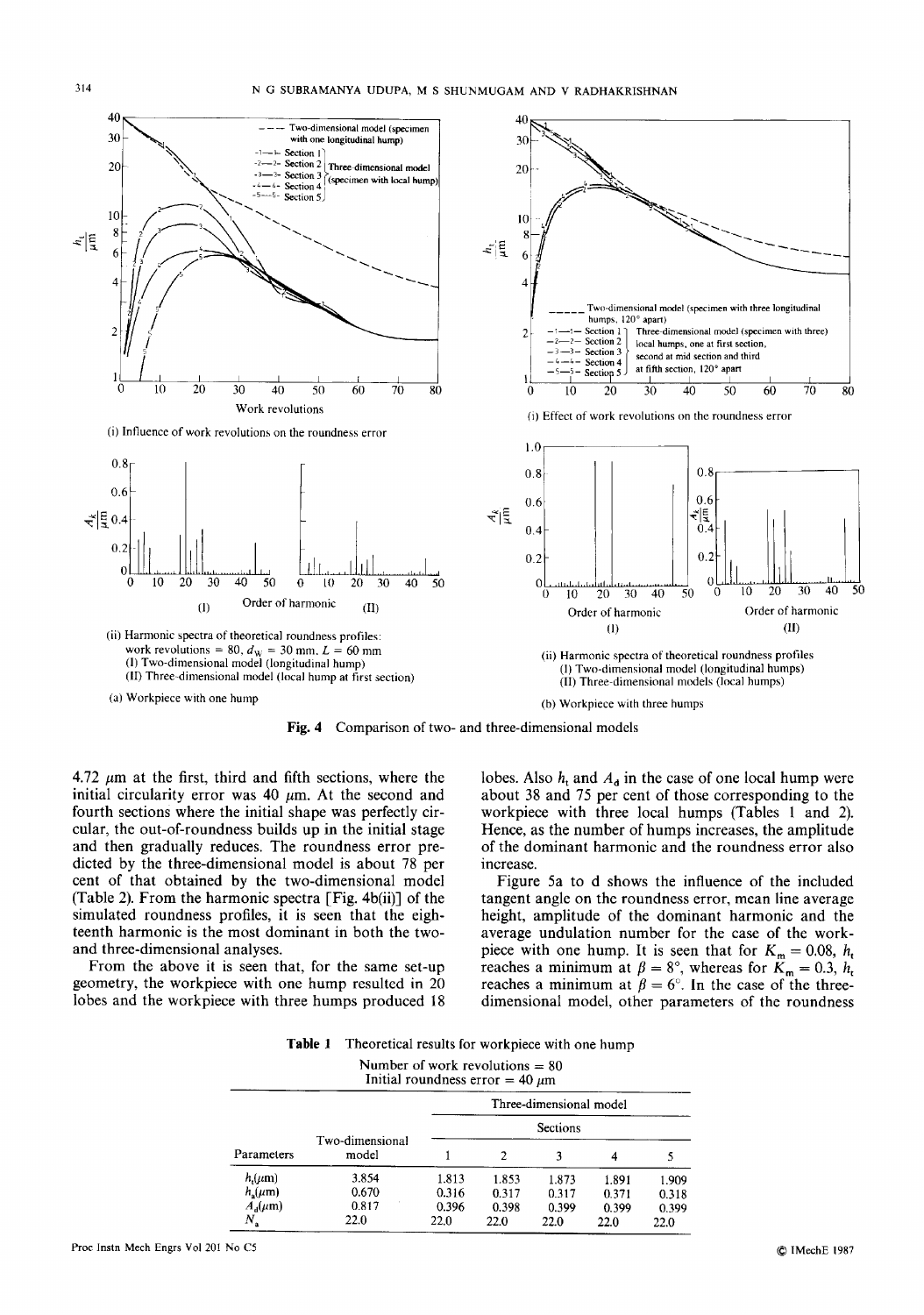#### **ANALYSIS OF THE PLUYGE CENTRELESS GRIYDING PROCESS**

|  | Table 2 Theoretical results for workpiece with three humps |  |  |  |  |  |  |
|--|------------------------------------------------------------|--|--|--|--|--|--|
|--|------------------------------------------------------------|--|--|--|--|--|--|

| THE PLUNGE CENTRELESS GRINDING PROCESS                                  |  |  |  |  |  |
|-------------------------------------------------------------------------|--|--|--|--|--|
| neoretical results for workpiece with three humps                       |  |  |  |  |  |
| Number of work revolutions = 80<br>Initial roundness error = 40 $\mu$ m |  |  |  |  |  |
|                                                                         |  |  |  |  |  |

| ANALYSIS OF THE PLUNGE CENTRELESS GRINDING PROCESS                        |
|---------------------------------------------------------------------------|
| Table 2 Theoretical results for workpiece with three humps                |
|                                                                           |
| Number of work revolutions $= 80$<br>Initial roundness error = $40 \mu m$ |
|                                                                           |
| Three-dimensional model                                                   |
|                                                                           |
| Sections                                                                  |
|                                                                           |
|                                                                           |
| 4.724 4.724<br>4.683<br>0.630<br>0.631 0.631<br>0.630<br>- 0.629          |
| $0.531$ $0.530$<br>– በ 531<br>0.530<br>0.530                              |
| 25.0<br>25.0<br>25.0 25.0<br>25.0                                         |



(c) **Dominant harmonic amplitude (d) Average undulation number** 

**Fig. 5 Influence of the included tangent angle on the workpiece with one hump**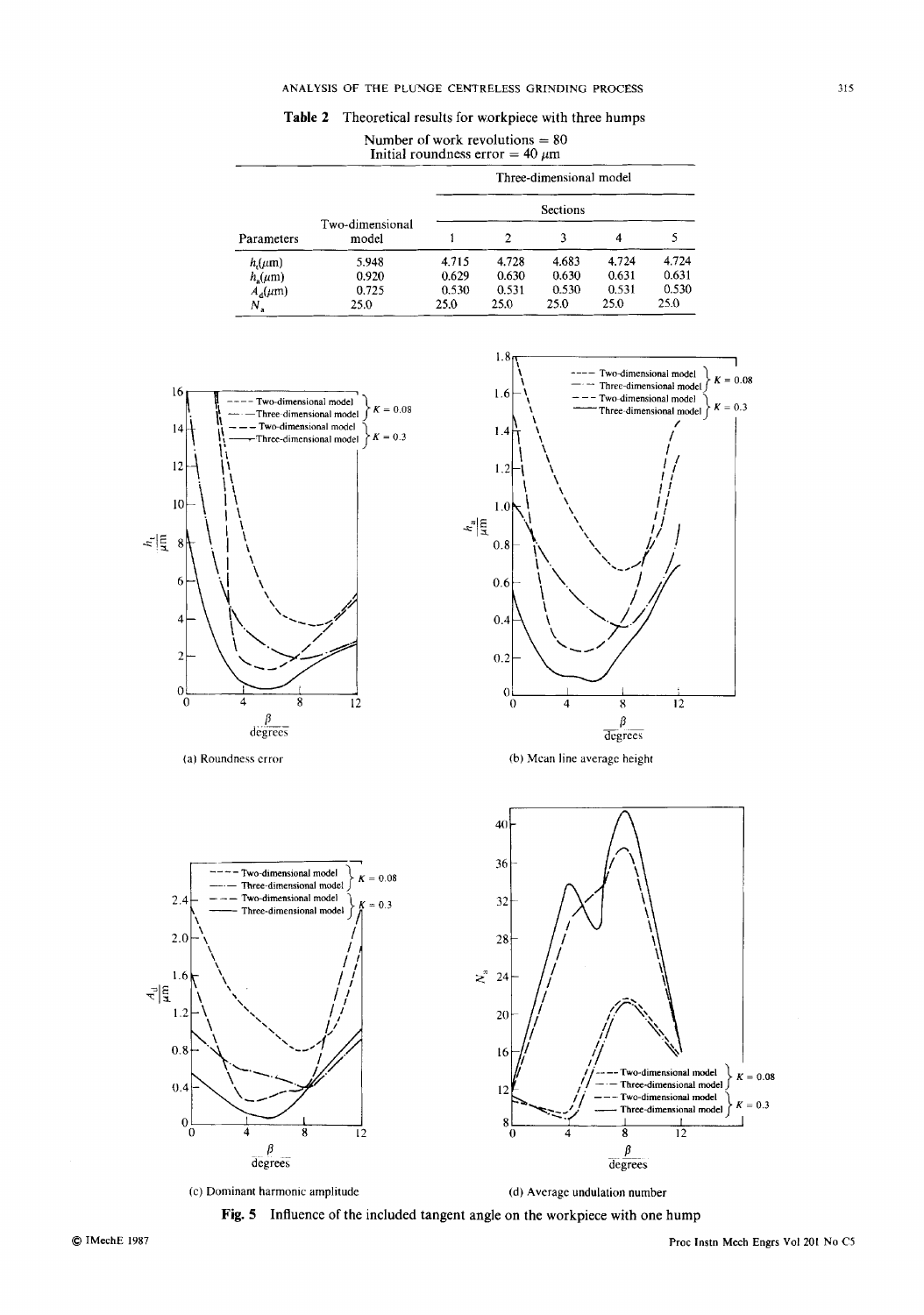

**(c) Dominant harmonic amplitude** 



**Fig. 6 Effect of the included tangent angle** on **the workpiece with three humps** 

profile, namely  $h_a$  and  $A_d$ , reach a minimum at  $\beta = 6$ and  $8^\circ$  for  $K_m = 0.3$  and 0.08 respectively and  $N_a$ attains a maximum at  $\beta = 8^{\circ}$  for both the values of  $K_m$ (Fig. 5d).

It is also seen that in the case of the three-<br>dimensional model and for  $K_m = 0.3$  the values of  $h_t$ ,  $h_a$ and  $A_d$  are less than those obtained for  $K_m = 0.08$  and at all the values of  $\beta$ . Also at any given value of  $\beta$ ,<br>higher values of  $K_m$  increase  $N_a$ . From this it is clear that a machine with higher stiffness not only produces a

smoother and more circular component but also permits the work to be ground better at a lower setting height.

higher values of  $K_m$  and  $\pi$  and  $\pi$  of  $K_m = 0.3$  and 0.08 respectively and  $N_a$  **beginning** the work to be ground better at a lower setting attains a maximum at  $\beta = 8^\circ$  for both the values of  $K_m$  **beight.** (Fig. 5d Simulation of the process was also carried out on workpieces with multiple humps under varying conditions of the machine stiffness. The results showed trends similar to those corresponding to the workpiece with one hump. As all the results cannot be presented here, only a set of typical results pertaining to the case of the workpiece with three humps are given in Fig. 6a to d.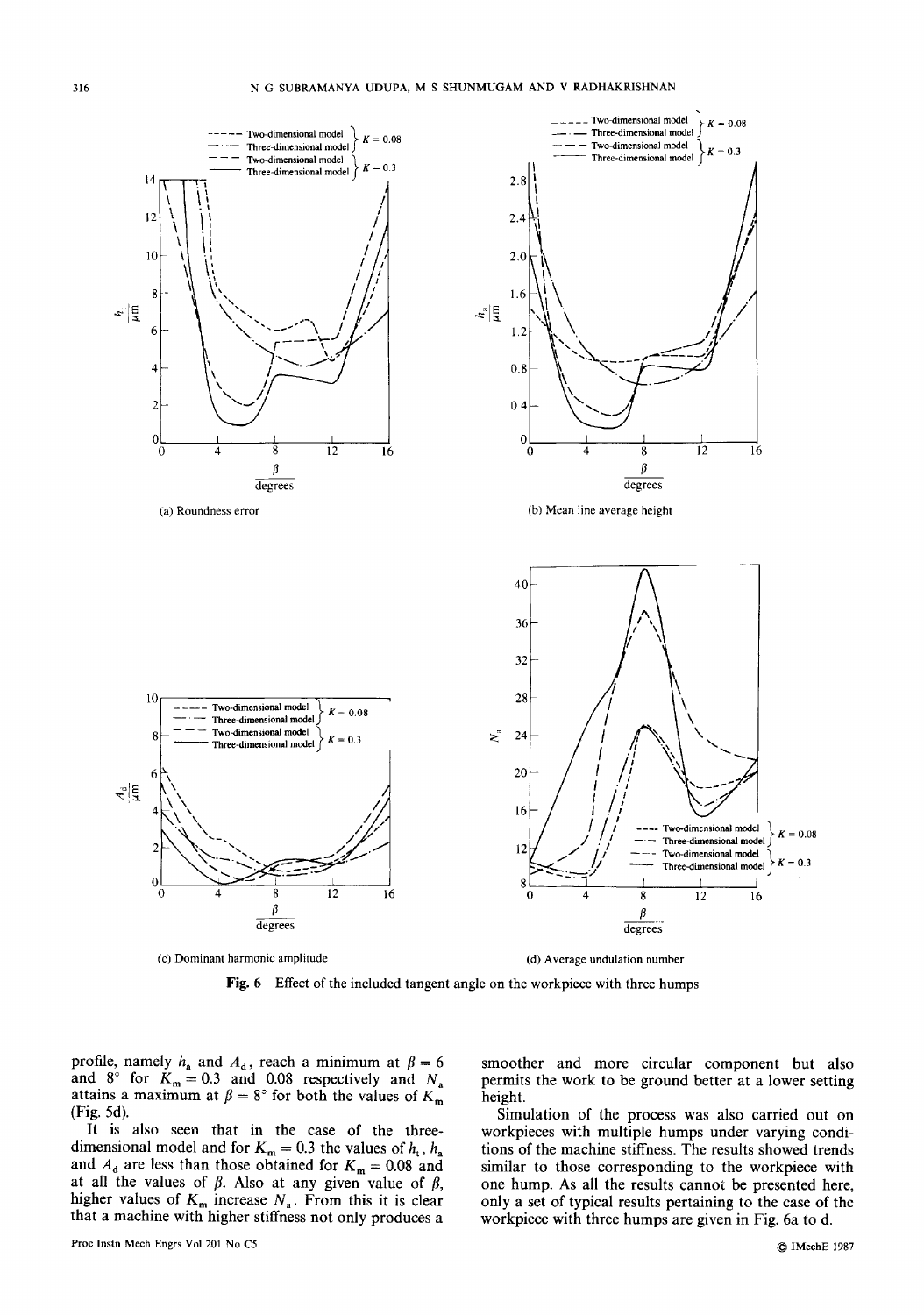# **5.1 Specimen preparation**

The specimen with local and longitudinal humps was prepared as explained below. To prepare the local hump, as a first step, a blind radial hole was drilled **at**  the front end of the cylindrical specimen. **A** cylindrical pin was press-fitted into this hole, such that the pin projected slightly above the surface of the cylinder. Next, the specimen was hand-finished carefully to get the desired shape and height for the hump (Fig. 3a).

In the case of the longitudinal hump, a through-hole was drilled in the specimen in the axial direction such that a cylindrical pin fitted into this hole projected slightly above the surface of the specimen and formed a longitudinal hump. Next, the projecting portion of the pin was hand-finished to achieve the desired geometric features. **A** few specimens with local and longitudinal humps were prepared as described above and the initial roundness profiles of the specimens were recorded on a roundness tester. A pair of specimens, one with local hump and the other with longitudinal hump, with closely matching hump shapes was selected for grinding in the experimental investigation. The harmonic amplitudes of the initial shape of the workpiece with hump is shown in Fig. 7a. Specimens with three local and fongitudinal humps were also prepared in a similar way as that of one hump. The humps were formed at  $120^\circ$  to one another. **In** the case of the specimen with three local humps, humps were located at first, third and fifth sections (Fig. 3b). The harmonic amplitudes of the initial shape of the specimen with three humps is shown in Fig. 7b.

#### **5.2 Experimental results**

Experiments were conducted on a 'Herminghausen' centreless grinding machine. Some relevant experimental details are given in the Appendix. The specimens were ground under uniform infeed conditions with a feedrate of 1  $\mu$ m per revolution of the workpiece. The roundness profiles at different sections of the specimen were measured before and after grinding, on a Perthen roundness tester.

The results of the experimental investigation for the cases of specimens with one local and longitudinal humps are shown in Table **3** and a few typical roundness profiles of the ground parts are shown in Fig. 8a.

The ground specimen with local hump shows lower





(b) Harmonic amplitude spectrum of the initial shape of the workpiece with three humps

roundness error at all the five sections than that of the specimen with longitudinal hump (Table **3).** The harmonic spectra of the ground specimen shown in Fig. 8b clearly bring out the fact that the generated profiles are more even in the case of the specimen with local hump. The mean line average height and the amplitude of the dominant harmonic in the case of the specimen with longitudinal hump are much higher than those of the specimen with local hump. For example, in the case of the specimen with local hump, the mean line average height and the dominant harmonic amplitude are about 30 and 27 per cent of the corresponding values of the

**Table 3** Experimental results for specimen with one hump

| Number of work revolutions $= 80$<br>Initial roundness error $= 40 \ \mu m$                                                                                                                           |  |
|-------------------------------------------------------------------------------------------------------------------------------------------------------------------------------------------------------|--|
| Specimen with one hump                                                                                                                                                                                |  |
| Local                                                                                                                                                                                                 |  |
| Sections                                                                                                                                                                                              |  |
| Parameters Longitudinal                                                                                                                                                                               |  |
| 5.631 4.721 4.001<br>$h_{i}(\mu m)$<br>- 5.520<br>0.512 0.468 0.398<br>$h_s(\mu m)$<br>0.502<br>$0.350$ $0.322$ $0.290$ $0.244$<br>$A_{\alpha}(\mu m)$<br>1.380<br>$\Delta$ $\Delta$ $\Delta$<br>21.0 |  |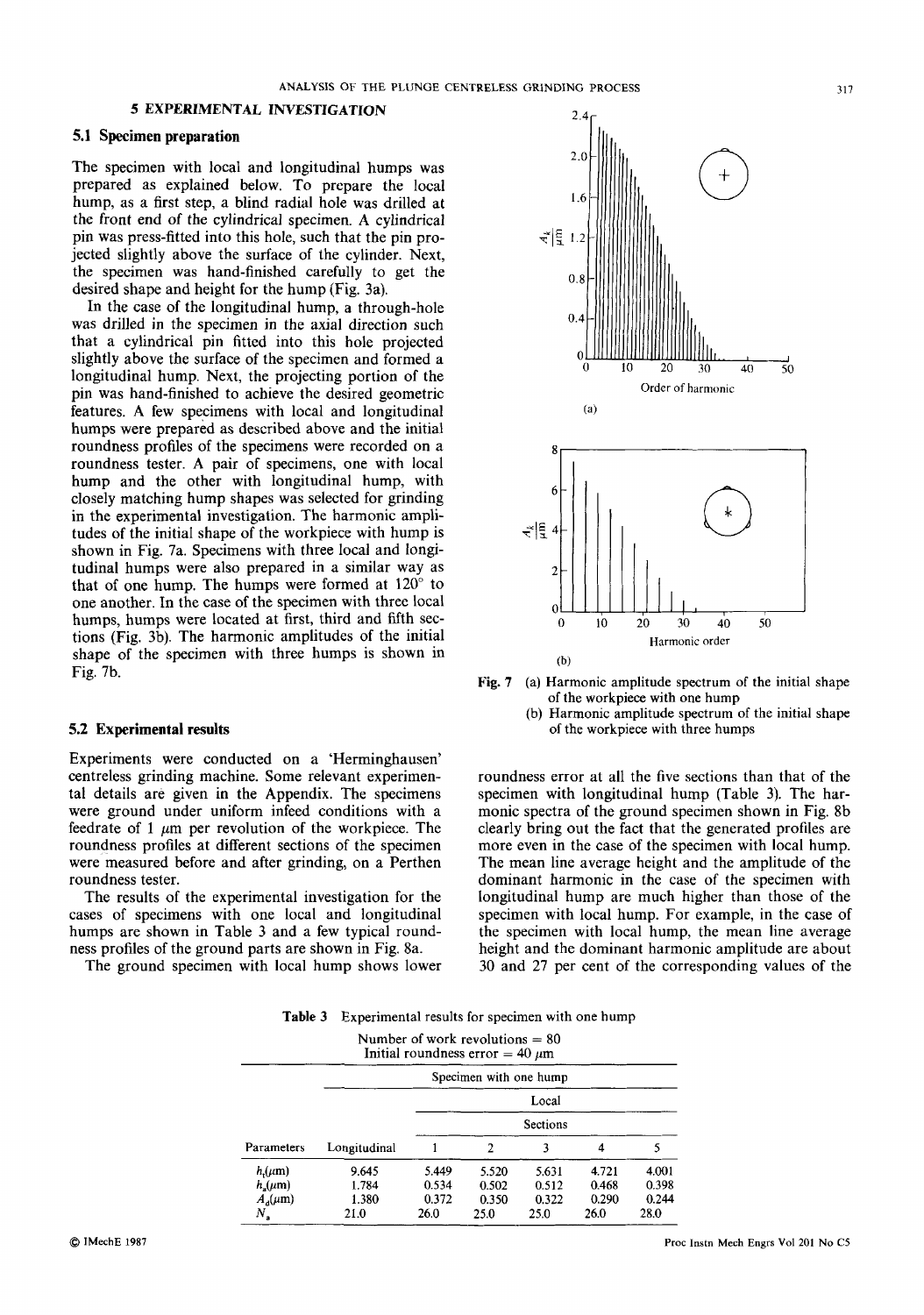

ground specimen with longitudinal hump (Table **3).** The average undulation number is also higher in the case of the specimen with local hump, showing greater closeness of the roundness profile.

Some interesting similarities are also there between the theoretical and experimental results pertaining to the one-hump case. In both the cases, the twentieth harmonic is dominant. Further, the other harmonics which are prominent in the theoretical harmonic spectra are also prominent in the harmonic spectra of the experimental roundness profiles. Also the ratio of the roundness error based on the two-dimensional model to that of the three-dimensional model is approximately the

same as the ratio of the roundness error of the ground specimen with the longitudinal hump to that of local hump. Another salient feature **is** that the harmonic spectra based on the three-dimensional model and that of the ground specimen with the local hump show that the surfaces generated in both the cases are smooth and even.

Figure 9a and b shows the roundness profiles of the ground parts and the harmonic spectra of the roundness profiles for the case of the specimen with three humps. The values of  $h_t$ ,  $h_a$ ,  $A_d$  and  $N_a$  measured at different sections of the ground specimen are presented in Table 4. The results show that the profiles of the

|  | <b>Table 4</b> Experimental results for specimen with three humps |  |  |  |  |
|--|-------------------------------------------------------------------|--|--|--|--|
|--|-------------------------------------------------------------------|--|--|--|--|

|                                                             | Number of work revolutions $= 80$<br>Initial roundness error = 40 $\mu$ m |                                                                            |
|-------------------------------------------------------------|---------------------------------------------------------------------------|----------------------------------------------------------------------------|
|                                                             |                                                                           | Specimen with three humps                                                  |
|                                                             | Local                                                                     |                                                                            |
|                                                             | Sections                                                                  |                                                                            |
| Parameters                                                  |                                                                           |                                                                            |
| $n_{\rm a}(\mu \rm{m})$<br>4.910<br>$A_{\rm d}(\mu{\rm m})$ | 7.196<br>0.410<br>0.340 0.380                                             | 6.632 7.024<br>7.865<br>$0.590$ $0.430$ $0.640$<br>$0.634$ $0.470$ $0.580$ |
| 10.0<br>27.0                                                | 28.0<br>24.0                                                              | 25.0 23.0                                                                  |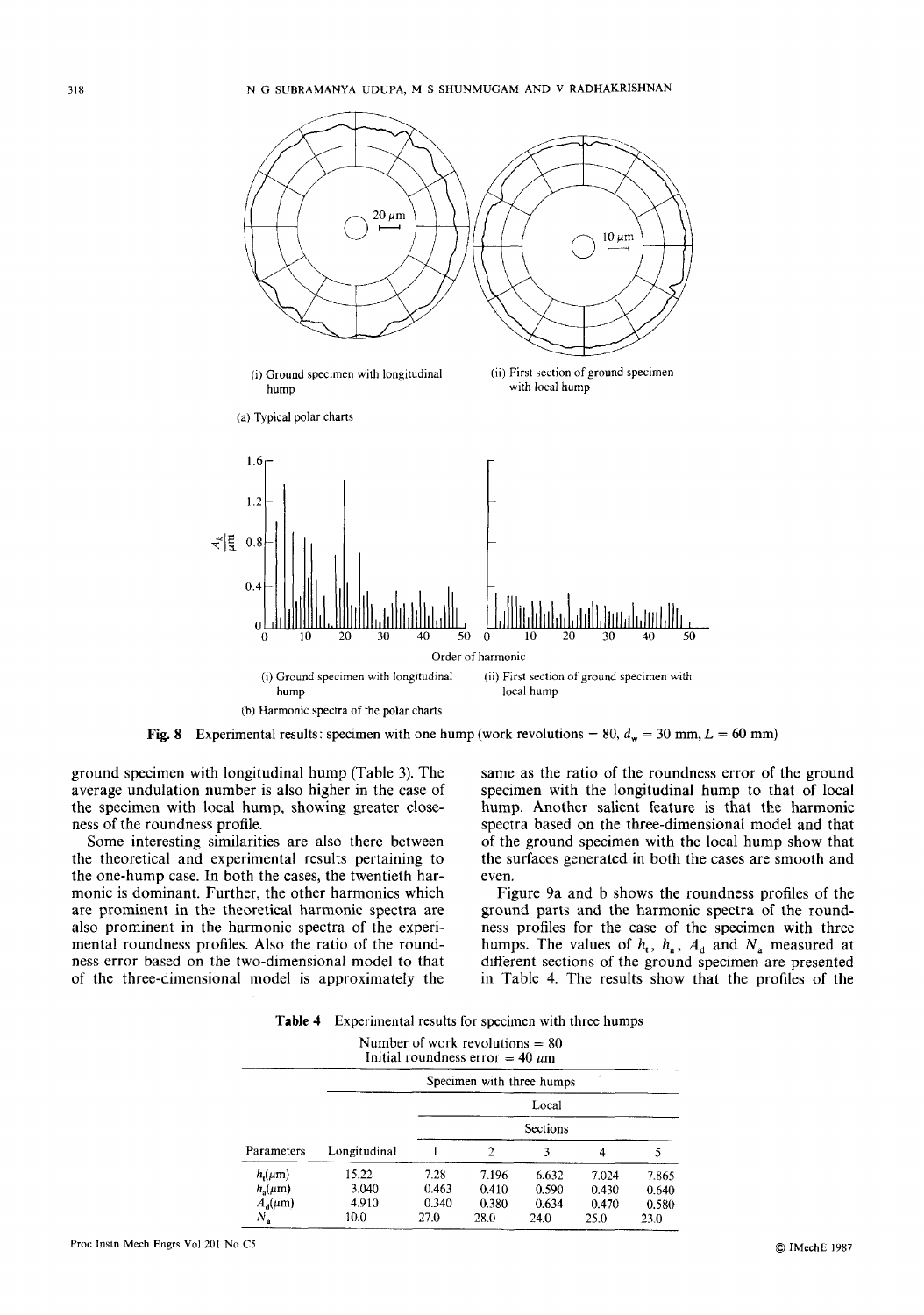

**Fig. 9 Experimental results: specimen with three humps** 

ground parts with local humps in this case also generate smoother and more even surfaces than those of the specimen with three longitudinal humps. From the above comparison of the experimental and theoretical results, it is clear that the axis of the specimen with local hump undergoes tilting during grinding, as described in the three-dimensional model. Hence, the simulation of the centrcless grinding process taking into account the tilting of the axis is closer to a practical situation where the local irregularities at one section can influence the surface generated at other sections of the workpiece. On the other hand, the two-dimensional model is an approximate case and holds good for the cases where the initial shape of the specimen remains the same at all the sections. This is evident from the common features that the results of the two-dimensional model have with the experimental results of the longitudinal hump case. Another point to be observed is that for a given value of machining elasticity parameter, the three-dimensional model predicts a lower roundness error than the twodimensional model.

# **6 CONCLUSIONS**

The two-dimensional model is a limiting case and can take into account the movement of the workpiece in the transverse plane only. On the other hand, the threedimensional model incorporates the tilt of the workpiece also.

The roundness error predicted by the threedimensional model is much lower than that of the twodimensional model. Also, the profiles generated are smoother and more even in the three-dimensional case.

Comparison of theoretical and experimental results has shown that the three-dimensional model is closer to practical situations.

appe of the specimen remains the same at all<br>
This is evident from the common features<br>
In addition to set-up geometry, the initial shape of<br>
the two-dimensional model have with<br>
the workpiece also significantly influences In addition to set-up geometry, the initial shape of the workpiece also significantly influences the generated surface. **As** the number of humps increases, the amplitude of the dominant harmonic and the roundness error also increase. Therefore a grinding machine with greater stiffness not only produces a smoother and a more circular profile but also permits the workpiece to be **Proceed as a Proceeding Broad and the roundness error inding machine with greater a smoother and a more cirmits the workpiece to be Proc Instin Mech Engrs Vol 201 No C5**